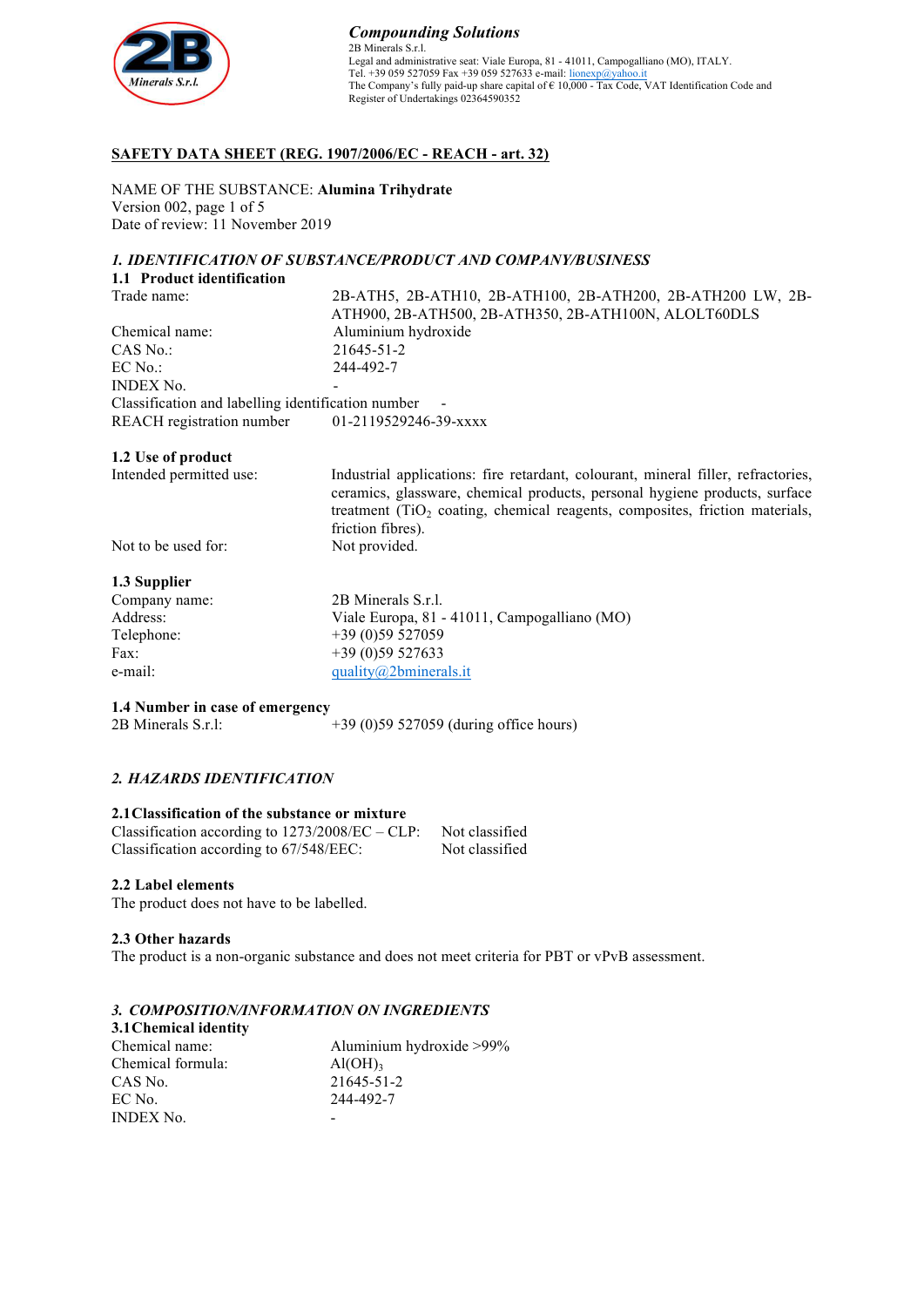

#### *Compounding Solutions* 2B Minerals S.r.l. Legal and administrative seat: Viale Europa, 81 - 41011, Campogalliano (MO), ITALY. Tel. +39 059 527059 Fax +39 059 527633 e-mail: lionexp@yahoo.it The Company's fully paid-up share capital of  $\epsilon$  10,000 - Tax Code, VAT Identification Code and Register of Undertakings 02364590352

## **SAFETY DATA SHEET (REG. 1907/2006/EC - REACH - art. 32)**

### *4. FIRST AID MEASURES*

### **4.1 Description of first aid measures**

| Rinse with water and soap.                                             |
|------------------------------------------------------------------------|
| Rinse immediately with plenty of water for at least 15 min. In case of |
| prolonged irritation, seek medical advice.                             |
| Wash out mouth with water.                                             |
| Move the affected person into the fresh air.                           |
|                                                                        |

### **4.2 Most important symptoms and effects, both acute and delayed**

No acute or delayed symptoms known.

**4.3 Indication of any immediate medical attention and special treatment needed**

Generally, due to product properties it is not required to take any urgent medical intervention.

### *5. FIREFIGHTING MEASURES*

### **5.1 Extinguishing media**

The product is refractory. In case of fire follow rules adequate for other materials present.

### **5.2 Special exposure hazards**

None.

### **5.3 Advice for firefighters**

The product is refractory. In case of fire follow rules adequate for other materials present.

### *6. ACCIDENTAL RELEASE MEASURES*

# **6.1 Personal precautions, protective equipment and emergency procedures**

Avoid dust formation. Provide adequate ventilation.

#### **6.2 Environmental precautions**

No special measures.

#### **6.3 Methods and materials for containment and cleaning up**

In order to prevent dust formation, avoid dry cleaning and use wet cleaning systems and vacuum cleaners.

### *7. HANDLING AND STORAGE*

#### **7.1 Precautions for safe handling**

Avoid dust formation. Provide proper ventilation in areas where dust formation is likely. With insufficient ventilation, use proper breathing system conforming to requirements of applicable EC standards. It is recommended to remove the product using wet cleaning systems or vacuum cleaners. For recommendations on safe handling, contact your supplier.

Do not eat, drink or smoke in workplace where the substance is used. Wash hands after use. Before entering the areas, where meals and drinks are served, take off the contaminated clothing and protective equipment.

#### **7.2 Conditions for safe storage, including any incompatibilities**

Engineering measures/precautions: provide removal of dust formed during loading. Keep the containers closed and store products in bags in such manner so as to prevent their accidental release.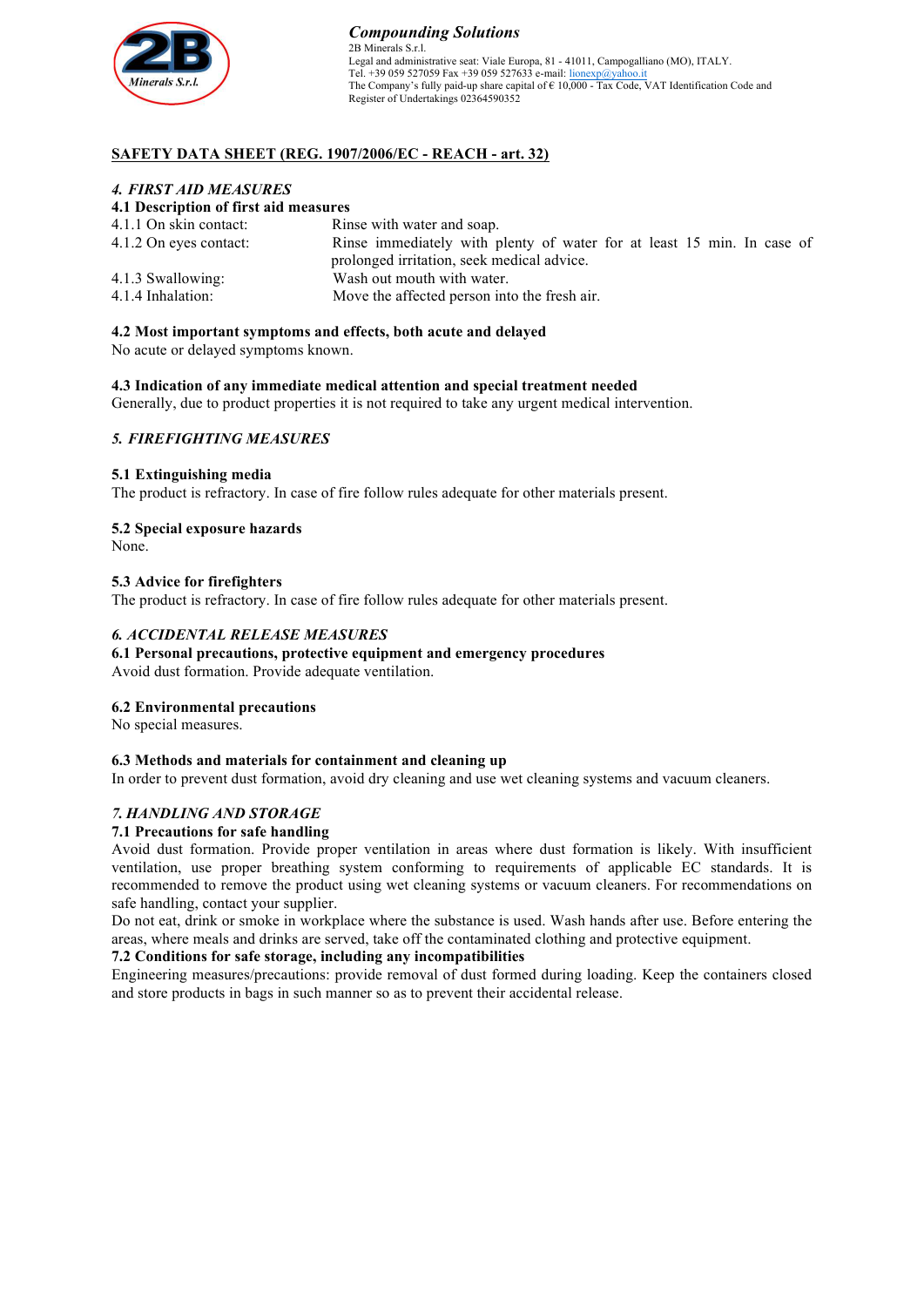

*Compounding Solutions* 2B Minerals S.r.l. Legal and administrative seat: Viale Europa, 81 - 41011, Campogalliano (MO), ITALY.<br>Tel. +39 059 527059 Fax +39 059 527633 e-mail: <u>lionexp@yahoo.it</u> The Company's fully paid-up share capital of € 10,000 - Tax Code, VAT Identification Code and Register of Undertakings 02364590352

### **SAFETY DATA SHEET (REG. 1907/2006/EC - REACH - art. 32)**

### **7.3 Specific end use(s)**

Contact your supplier for advice on specific end use(s).

## *8. EXPOSURE CONTROLS/PERSONAL PROTECTION*

#### **8.1 Control parameters**

8.1.1 Occupational exposure limit value

Powders containing less than 1% of free crystalline silica (ACGIH 2010):

|       | <b>CAS No. EINECS No. Name</b> |               | <b>Type</b>                            | Limit values (TLV - TWA) |
|-------|--------------------------------|---------------|----------------------------------------|--------------------------|
| $- -$ | $\sim$ $\sim$                  | Total powders | Inhalable fraction $10 \text{ mg/m}$ 3 |                          |
|       | $- -$                          | Total powders | Respirable fraction $3 \text{ mg/m}^3$ |                          |

### **8.2 Exposure controls**

| 8.2.1 Recommended technical<br>controls: | Provide proper ventilation and filtration in areas where dust formation is<br>likely. Respect the limits for the emissions in the atmosphere.<br>Wash hands before breaks and after work. Take off and wash the dusted<br>clothing. See also Section 7. |
|------------------------------------------|---------------------------------------------------------------------------------------------------------------------------------------------------------------------------------------------------------------------------------------------------------|
| 8.2.2 Personal protection                |                                                                                                                                                                                                                                                         |
| Respiratory protection:                  | In case of exposition to concentrations of powders exceeding the limit<br>values, use a P2 class respiratory equipment, conform to the applicable<br>EC standards.                                                                                      |
| Eye protection:                          | Wear protective glasses with lateral protection wings, conform to the<br>applicable EC standards.                                                                                                                                                       |
| Hand protection:                         | Normally not required.                                                                                                                                                                                                                                  |
| Skin protection:                         | Normally not required.                                                                                                                                                                                                                                  |

8.2.3 Environmental exposure controls

Respect the limits for the emissions in the atmosphere.

### *9. PHYSICAL AND CHEMICAL PROPERTIES*

| 9.1 Information on basic physical and chemical properties |                                         |
|-----------------------------------------------------------|-----------------------------------------|
| Appearance and colour:                                    | Solid, in granules or powder, white     |
| Odour:                                                    | Odourless                               |
| pH-value:                                                 | $8.5 - 9$                               |
| Melting point:                                            | 300° - 600°C (decomposition with water) |
| Boiling point/range:                                      | N/A                                     |
| Flash point:                                              | N/A                                     |
| Flammability (solid, gas):                                | N/A                                     |
| Limitations on flammability/explosiveness:                | N/A                                     |
| Vapour pressure:                                          | N/A                                     |
| Vapour density:                                           | N/A                                     |
| Evaporation rate:                                         | N/A                                     |
| Relative density:                                         | 2.42 $g/cm^3$                           |
| Solubility in water:                                      | Insoluble                               |
| n-octanol/water partition coefficient:                    | N/A                                     |
| Auto-ignition temperature:                                | N/A                                     |
| Viscosity:                                                | N/A                                     |
| Explosive properties:                                     | Non-explosive                           |
| Oxidizing properties:                                     | Non-oxidizing                           |
| 9.2. Other information.                                   |                                         |
| No data.                                                  |                                         |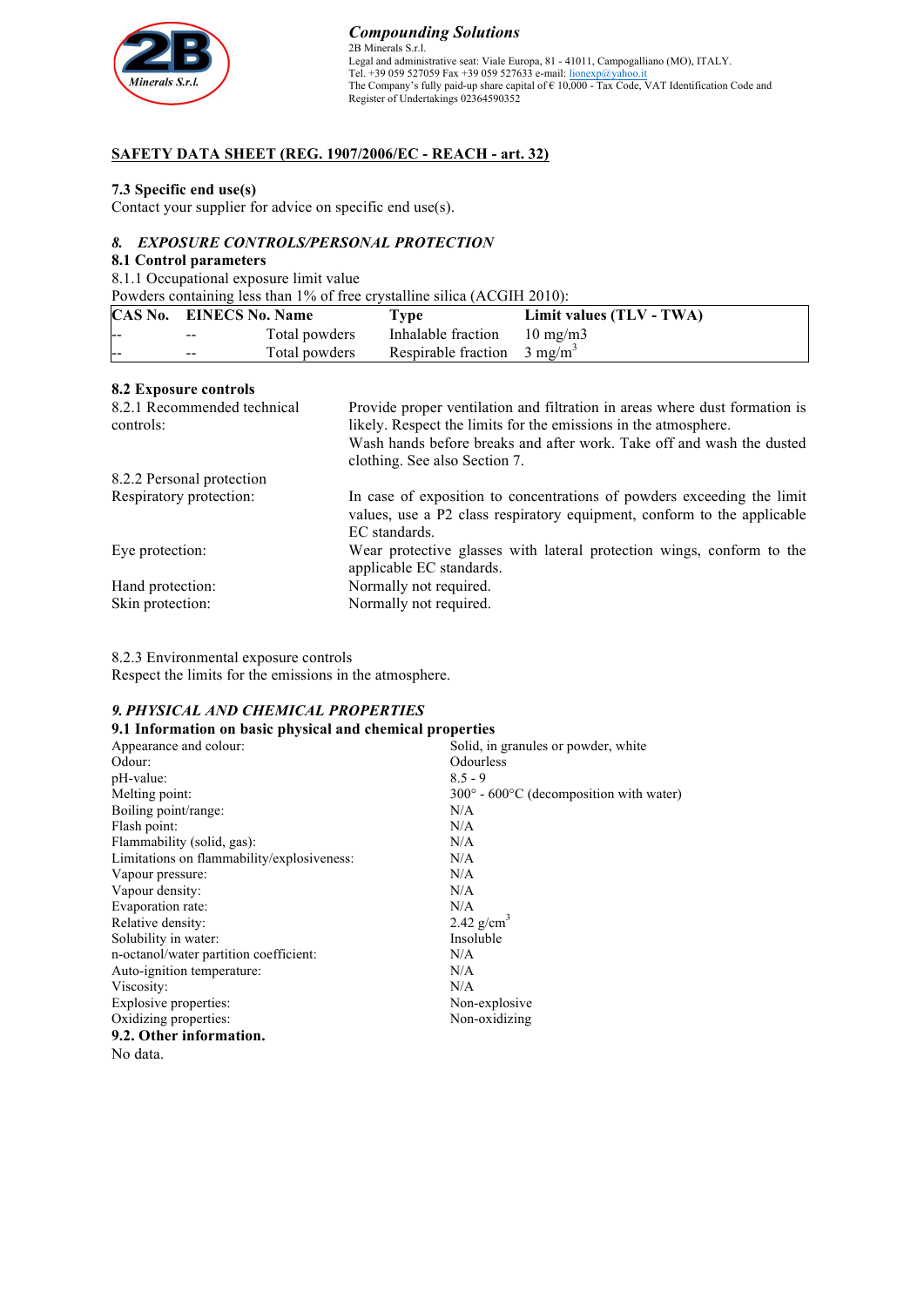

#### *Compounding Solutions* 2B Minerals S.r.l. Legal and administrative seat: Viale Europa, 81 - 41011, Campogalliano (MO), ITALY. Tel. +39 059 527059 Fax +39 059 527633 e-mail: lionexp@yahoo.it The Company's fully paid-up share capital of  $\epsilon$  10,000 - Tax Code, VAT Identification Code and Register of Undertakings 02364590352

## **SAFETY DATA SHEET (REG. 1907/2006/EC - REACH - art. 32)**

### *10. STABILITY AND REACTIVITY*

| Reactivity                       | Non-reactive                                                |
|----------------------------------|-------------------------------------------------------------|
| Chemical stability               | Stable                                                      |
| Risk of hazardous reactions      | After contact with strong acids may cause violent reactions |
| Conditions to be avoided         | Dust formation                                              |
| Incompatible materials           | Strong acids                                                |
| Hazardous decomposition products | None                                                        |

### *11. TOXICOLOGICAL INFORMATION* **11.1 Information on toxicological effects**

No data. Non-observed effects Non-acute effects of mechanical abrasion Non-observed effects Non-observed effects Non-observed effects Non-observed effects Non-observed effects Non-observed effects N/A Inhalation, swallowing and skin/eye contact

#### Influence on health

Adverse effects resulting from use of the product in conformity with general industrial hygiene practice are not known.

### *12. ECOTOXICOLOGICAL INFORMATION*

No ecotoxicological information is known. No special adverse effects on the environment are known.

### *13. DISPOSAL CONSIDERATIONS*

#### **13.1 Waste treatment methods**

Disposal of residues/ unused product: can be disposed of in dumps in compliance with regulations in force. The material must be covered to prevent emission of inhalable dust. Recycling is preferable to elimination, where possible. Observe the regulations currently in force (Legislative Decree no. 152/06 and above).

Packaging: comply with the regulations concerning recyclable materials. In any event, it is necessary to prevent dust formation due to residues present in the packing, and to provide the worker with adequate protection. Observe the regulations currently in force (Legislative Decree no. 152/06 and above).

### *14. TRANSPORT INFORMATION*

No special precautions are required as per the UN regulation for transport of hazardous materials.

### *15. REGULATORY INFORMATION*

**15.1 Safety, health and environmental regulations/legislation specific for the substance or mixture**

| Regulation No. 1907/2006 – REACH           |     |
|--------------------------------------------|-----|
| SVHC Substances – art. 50 (Candidate List) | N/A |
| Authorizations (Appendix XIV)              | N/A |
| Limitations (Appendix XVII)                | N/A |
| <b>Chemical safety assessment</b><br>15.2  |     |
| N/A                                        |     |